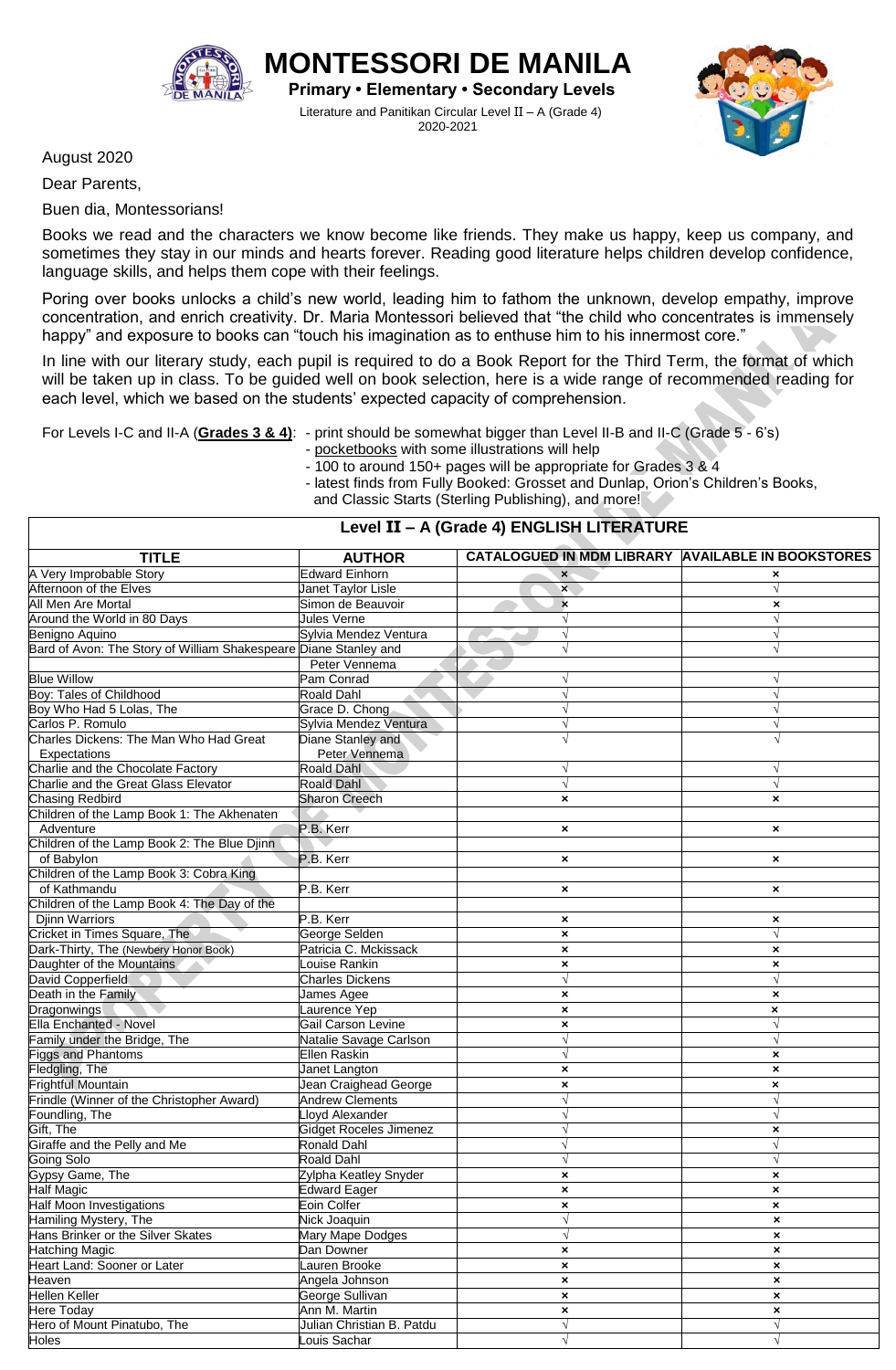| <b>TITLE</b>                                        | <b>AUTHOR</b>                  | CATALOGUED IN MDM LIBRARY AVAILABLE IN BOOKSTORES |                           |
|-----------------------------------------------------|--------------------------------|---------------------------------------------------|---------------------------|
| Holy Twins Benedict and Scholastica, The            | Tomie dePaola                  | $\boldsymbol{\mathsf{x}}$                         | ×                         |
| Hoot                                                | Carl Hiassen                   | $\boldsymbol{\mathsf{x}}$                         |                           |
| House of Thirty Cats, The                           | Mary Calhoun                   | N                                                 | ×                         |
| Invisible Man, The                                  | H.G. Wells                     |                                                   | $\sqrt{ }$                |
| Iron Woman. The                                     | <b>Ted Hughes</b>              | ×                                                 | $\pmb{\times}$            |
| Joey Pigza Loses Control                            | <b>Jack Gantos</b>             |                                                   | ×                         |
| Jinx, the Dolphin, and the Deep Sea Mystery         | E.B. Maranan                   |                                                   | $\sqrt{}$                 |
| Junior Starfish and the Rainbow, The                | Mirava and Alfred Yuson        |                                                   | $\pmb{\times}$            |
| Khan: A Teacher of Everything                       | Nikki Dy-Liacco                |                                                   | $\pmb{\times}$            |
| Librarian Who Measured the Earth, The               | Kathryn Lasky                  |                                                   | ×                         |
| Magic Tree House Series                             | Mary Pope Osborne              |                                                   | $\sqrt{}$                 |
| M.C. Higgins The Great                              | Virginia Hamilton              | ×                                                 | $\pmb{\times}$            |
| Middle Moffat, The                                  | <b>Eleanor Estes</b>           |                                                   | $\pmb{\times}$            |
| Mieko and the Fifth Treasure                        | <b>Eleonor Coerr</b>           |                                                   | $\pmb{\times}$            |
| Millicent Min: Girl Genius                          | Lisa Yee                       | $\boldsymbol{\mathsf{x}}$                         | $\pmb{\times}$            |
| <b>Miss Hickory</b>                                 | Carolyn Sherwin Bailey         |                                                   | $\pmb{\times}$            |
| Mitch and Amy                                       | <b>Beverly Cleary</b>          | ×                                                 | $\pmb{\times}$            |
| Mother Ignacia                                      | Dulce Festin-Baybay            | $\sqrt{ }$                                        | $\boldsymbol{\mathsf{x}}$ |
| <b>Mozart Tonight</b>                               | Julie Downing                  | ×                                                 | $\boldsymbol{\mathsf{x}}$ |
| Mrs. Frisby and the Rats of Nimh                    | Robert C. O'Brien              | $\sqrt{}$                                         | $\sqrt{ }$                |
| My Side                                             | David Beckham/Tom Walt         | $\boldsymbol{\mathsf{x}}$                         | $\overline{\mathbf{x}}$   |
| Night Journey, The                                  | Kathryn Lasky                  | $\boldsymbol{\mathsf{x}}$                         | $\boldsymbol{\mathsf{x}}$ |
| <b>Oliver Twist</b>                                 | <b>Charles Dickens</b>         |                                                   | $\sqrt{ }$                |
| Onion John                                          | Joseph Krumgold                |                                                   |                           |
| Patrick, Patron Saint of Ireland                    | Tomie dePaola                  | $\sqrt{}$                                         | $\pmb{\times}$            |
|                                                     | aurence Anholt                 |                                                   | $\boldsymbol{\mathsf{x}}$ |
| Picasso and the Girl with a Ponytail                | Anna Harwell Celenza           | $\boldsymbol{\mathsf{x}}$                         | $\boldsymbol{\mathsf{x}}$ |
| Pictures at an Exhibition                           |                                | $\boldsymbol{\mathsf{x}}$                         | $\pmb{\times}$            |
| Pigs Might Fly                                      | Dick King-Smith                | $\boldsymbol{\mathsf{x}}$                         | $\pmb{\times}$            |
| Pistachio Prescription, The                         | Paula Danzinger                | $\pmb{\times}$                                    | $\pmb{\times}$            |
| Rain Player                                         | David Wisniewski               | $\boldsymbol{\mathsf{x}}$                         | $\pmb{\times}$            |
| Ragweed                                             | Avi                            | $\pmb{\times}$                                    | $\pmb{\times}$            |
| Rechenka's Eggs                                     | Patricia Polacco               | $\mathbf{x}$                                      | $\boldsymbol{\mathsf{x}}$ |
| <b>Robinson Crusoe</b>                              | Daniel Defoe                   | $\sqrt{ }$                                        | $\pmb{\times}$            |
| Ruby Holler                                         | Sharon Creech                  | $\boldsymbol{\mathsf{x}}$                         | $\pmb{\times}$            |
| <b>Rules</b>                                        | Cynthia Lord                   | $\mathbf{x}$                                      | $\pmb{\times}$            |
| Saint of the Gutters, The                           | Didith Tan Rodrigo             | $\sqrt{ }$                                        | $\sqrt{ }$                |
| Sarimanok VS. Ibong Adarna                          | Nick Joaquin                   | $\sqrt{ }$                                        | $\boldsymbol{\mathsf{x}}$ |
| Sea of Stories, A (Tales from Sulu - Short Stories) | Carla M. Pacis                 | ×                                                 | ×                         |
| Secret Garden, The                                  | Frances H. Burnett             | $\sqrt{ }$                                        | $\sqrt{ }$                |
| Sir Cumference and the Isle of Immeter              | Cindy Neuschwander             | $\boldsymbol{\mathsf{x}}$                         | $\pmb{\times}$            |
| <b>Skeleton Key</b>                                 | <b>Anthony Horowitz</b>        | $\boldsymbol{\mathsf{x}}$                         | ×                         |
| Sorcerer's Apprentice, The                          | Nancy Willard                  | $\boldsymbol{\mathsf{x}}$                         | $\sqrt{ }$                |
| Surviving the Applewhites                           | Stephanie Toan                 | $\pmb{\times}$                                    | $\pmb{\times}$            |
| Tale of Despereaux, The                             | Kate DiCamillo                 | $\sqrt{ }$                                        | $\pmb{\times}$            |
| Teodora Alonso                                      | Ambeth R. Ocampo               | V                                                 | $\sqrt{}$                 |
| Thief Lord, The                                     | Cornelia Funke                 | $\boldsymbol{\mathsf{x}}$                         | ×                         |
| Things Hoped for                                    | <b>Andrew Clements</b>         | $\pmb{\times}$                                    | $\pmb{\times}$            |
| Time Machine, The                                   | H.G. Wells                     | $\sqrt{ }$                                        | $\sqrt{}$                 |
| <b>Treasure Island</b>                              | Robert Louis Stevenson         | $\sqrt{}$                                         | $\sqrt{}$                 |
| Twits, The                                          | Roald Dahl                     |                                                   | $\sqrt{}$                 |
| Watsons Go to Birmingham - 1963, The                | <b>Christopher Paul Curtis</b> |                                                   | $\sqrt{}$                 |
| What My Sister Remembered                           | <b>Marilyn Sachs</b>           |                                                   | ×                         |
| <b>Westing Game, The</b>                            | Ellen Raskin                   |                                                   | $\pmb{\times}$            |
| Witches, The                                        | Roald Dahl                     | $\sqrt{}$                                         | $\sqrt{ }$                |
|                                                     |                                |                                                   |                           |

| <b>FILIPINO PANITIKAN</b>                       |                        |                                                          |                           |
|-------------------------------------------------|------------------------|----------------------------------------------------------|---------------------------|
| <b>TITLE</b>                                    | <b>AUTHOR</b>          | <b>CATALOGUED IN MDM LIBRARY AVAILABLE IN BOOKSTORES</b> |                           |
| Alamat ng Bawang                                | Segundo D. Matias, Jr. |                                                          |                           |
| Alamat at Iba Pang mga Kwento                   | Angelita L. Aragon     |                                                          | ×                         |
| Alamat ng Kawayan                               | Segundo D. Matias Jr.  |                                                          |                           |
| Alamat ng Sampaguita                            | Segundo D. Matias, Jr. |                                                          |                           |
| Ambisyosong Istetoskop                          | uis P. Gatmaitan, M.D. |                                                          |                           |
| Andres Bonifacio: Ang Dakilang Supremo          |                        |                                                          |                           |
| ng Katipunan                                    | Rodolfo F. Desuasido   | ×                                                        | $\boldsymbol{\mathsf{x}}$ |
| Anong Gupit Natin Ngayon?                       | <b>Russel Molina</b>   |                                                          | $\boldsymbol{\mathsf{x}}$ |
| Anting-Anting                                   | Christine S. Bellen    |                                                          |                           |
| Ating mga Ninuno, Ang: Pagbalikan               |                        |                                                          |                           |
| ang Simula ng Lipunang Pilipino                 | Rene O. Villanueva     |                                                          | $\boldsymbol{\mathsf{x}}$ |
| Bakit Hindi Naka-lipistik si Nanay? (Don Carlos | Grace D. Chong /       |                                                          |                           |
| Palanca Memorial Awards for Literature)         | Luis P. Gatmaitan, MD  |                                                          |                           |
| Bandilang Pilipino: Sagisag ng Kalayaan         | Rene O. Villanueva at  |                                                          |                           |
|                                                 | Damian Santiago        |                                                          | $\boldsymbol{\mathsf{x}}$ |
| Burnay, ang Batang Palayok                      | Augie Rivera           |                                                          | $\boldsymbol{\mathsf{x}}$ |
| Diwayen, Noong bago Dumating ang mga            |                        |                                                          |                           |
| Espanyol, Si                                    | Augie Rivera           |                                                          |                           |
| Hanapin ang Bituin                              | Grace D. Chong         |                                                          | $\pmb{\times}$            |
| Hinarang si lan ng Dambuhalang Puno             | Grace D. Chong         |                                                          | $\boldsymbol{\mathsf{x}}$ |
| Jose Rizal: Dakilang Dangal ng Lahi             | Mike L. Bigornia       |                                                          | $\pmb{\times}$            |
| Kabayo ng Troya, Ang (The Trojan Horse)         | Peggy Manuel           |                                                          | $\boldsymbol{\mathsf{x}}$ |
| Kala-kalahati                                   | Grace D. Chong         |                                                          | ×                         |
| Kumot ni Dora, Ang                              | Renato C. Vibiesca     |                                                          |                           |
| Kwentong-Bayan Mula sa Asya para sa mga         |                        |                                                          |                           |
| Bata sa Lahat ng Dako Aklat 5                   | Virgilio S. Almario    |                                                          | $\boldsymbol{\mathsf{x}}$ |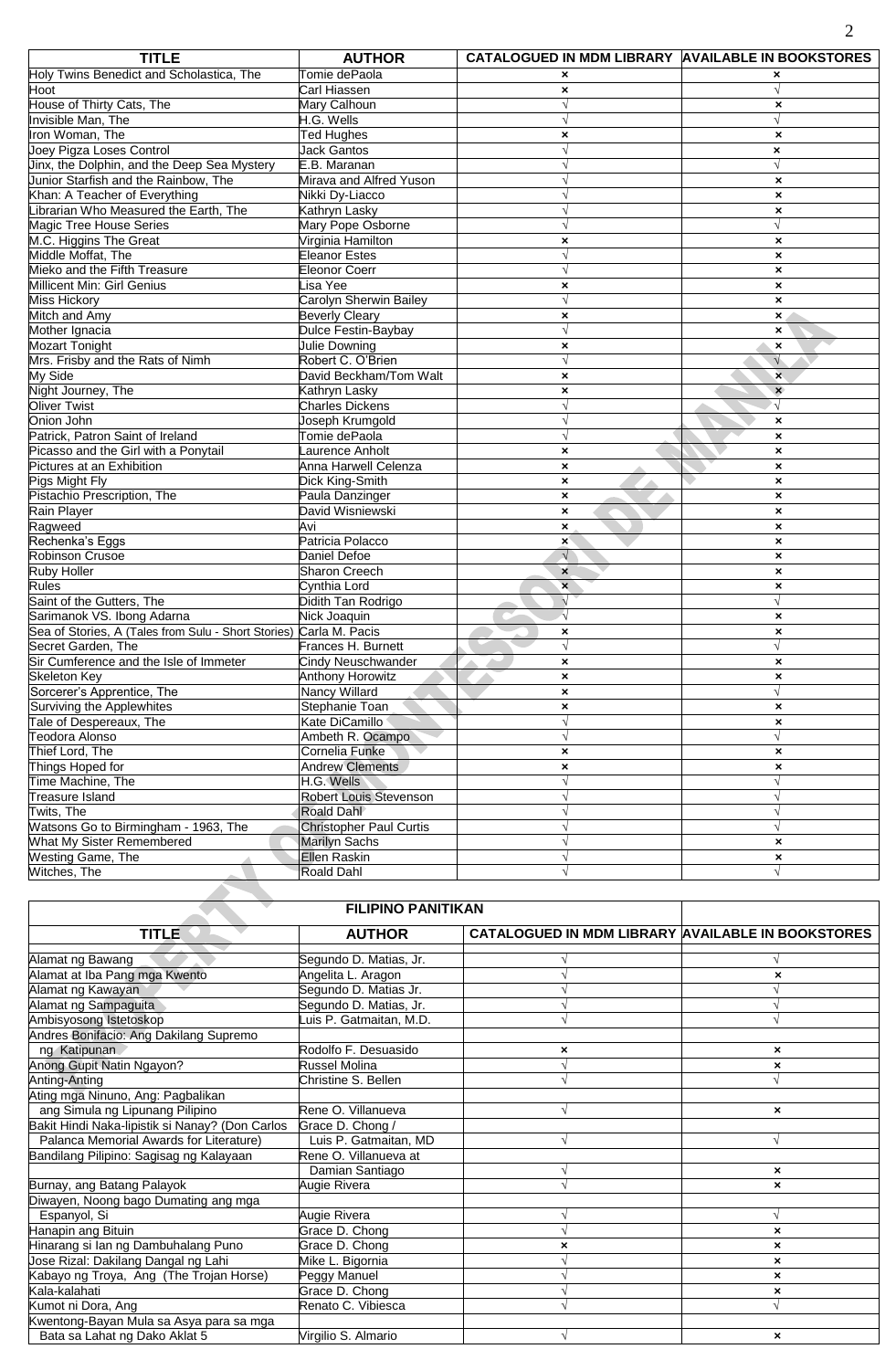| Kuwento tungkol sa Kalapati, Ang                   | <b>Avril Rowlands</b>        |                | $\boldsymbol{\mathsf{x}}$ |
|----------------------------------------------------|------------------------------|----------------|---------------------------|
| Lihim ng Nawawalang Yaman                          | Grace D. Chong               |                | ×                         |
| Limang Lola sa Barko                               | Grace D. Chong               |                | ×                         |
| Loro ni Teo, Ang                                   | Grace D. Chong               |                |                           |
| Mabahong Prutas, Ang                               | Mary Ann Ordinario- Floresta |                | ×                         |
| Mother Ignacia                                     | Dulce Festin-Baybay          |                |                           |
| Nang Maghasik ng Lagim si Lolit Lamok              | uis P. Gatmaitan, M.D.       |                |                           |
| Pabulang Pilipino para sa Mababang                 |                              |                |                           |
| Paaralan, Mga                                      | ydia B. Liwanag              |                | ×                         |
| Paglalakbay ni Butirik, Ang (3 <sup>rd</sup> Prize |                              |                |                           |
| Don Carlos Palanca 1992-1993)                      | A.C. Balmes                  |                | $\boldsymbol{\mathsf{x}}$ |
| Pakikipagsapalaran ni Pilandok, Mga                |                              |                |                           |
| (Grand Prize Category B 1985                       |                              |                |                           |
| <b>PBBY Illustrators Prize)</b>                    | Wystan A. Dimalanta          | ×              | ×                         |
| Pilantod, Si: Ang Asong Tatlo ang Tuhod            | Yolanda Guevarra-Dolor       |                | V                         |
| Punong Umiiyak, Ang mga                            | Mary Ann Ordinario-Floresta  |                | $\boldsymbol{\mathsf{x}}$ |
| Riles sa Tiyan ni Tatay, Ang (The Tracks on        |                              |                |                           |
| My Father's Tummy)                                 | Eugene Evasco                |                |                           |
| Sikretong Rekado, Ang                              | Grace D. Chong               |                |                           |
| Soliman: Unang Bayani ng Maynila                   | Rene O. Villanueva           |                | $\boldsymbol{\mathsf{x}}$ |
| Salot, ang Lumba-lumba, ang Hiwaga sa Laot,        |                              |                |                           |
| Ang                                                | E.B. Maranan                 |                | $\boldsymbol{\mathsf{x}}$ |
| Sultan Kudarat: Ang Bayaning Hindi Sumuko          | Sergio Custodio, Jr. at      |                |                           |
| sa mga Espanyol                                    | Roberto Alonzo               |                | $\mathbf{x}$              |
| Tuta ni Noe, Ang                                   | Virgilio S. Almario          | $\pmb{\times}$ | $\boldsymbol{\mathsf{x}}$ |
| Ulkkk! Di Ko Malunok ang Tableta!                  | uis P. Gaitmaitan, M.D.      |                | $\boldsymbol{\mathsf{x}}$ |
| Unang Barangay: Ang Pamumuhay ng mga               |                              |                |                           |
| Pilipino Bago Dumating ang mga Espanyol,           |                              |                |                           |
| Ang                                                | Rene O. Villanueva           |                | $\boldsymbol{\mathsf{x}}$ |
| Yakkk, Bulutong-Tubig!                             | uis P. Gaitmaitan, M.D.      |                | $\boldsymbol{\mathsf{x}}$ |
|                                                    |                              |                |                           |

Many of these books are available at: Nearest location: Book Sale (sometimes available) SM Southmall

Fully Booked ATC; Power Plant (Rockwell); Bonifacio High Street; Greenbelt 5 National / Power Books **Alabang Town Center; SM Southmall**; Festival Mall

Instagram online sellers who also carry good book titles are: @pumplepiebooks, @belugadreams.ph, @bookeryforkidsandmums\_ph, @booksforless\_bookstores, @\_fullybooked, @tahananbooks, and @harperkids.

Students are to choose any selection in their level's list for use during the school year, or choose any other suitable book from their home library to embark on reading classics/award-winners (e.g. below) and writing book reports.

ALA Booklist Editors' Choice<br>ALA Notable Book, NCSS – CBC Notable Book<br>National Book Award for Children's Literature ALA Notable Book, NCSS – CBC Notable Book ALA Quick Pick Newbery Honor<br>ALA Top Ten Best Books for Young Adults (BBYA) New York Public ALA Top Ten Best Book for Young Adults Year Year Year American Book Award Notable Children's Book<br>
BCCB Blue Ribbon Book Notable Children's Trade Booklist Top Ten First Novel **Parents' Choice**<br>Caldecott Medal Printz Honor Book Caldecott Medal Printz Honor Book<br>Carnegie Medal Publishers Weekly Carnegie Medal Publishers Weekly Best Book of the Year Award<br>Coretta Scott King Award<br>Publishers Weekly Best Book of the Year Edgar Allan Poe Award Golden Kite Award **Ruth Schwartz Award Ruth Schwartz Award** Ruth Schwartz Award Governor General's Literary Award Winner Superson SLJ Best Book of the Year Jane Addams Children's Book Award Vicki Metcalf Award Los Angeles Book Prize Michael L. Printz Award for Excellence in Young Adult Literature

New York Public Library's 100 Best Children's Book of the American Library Association New York Public Library's 100 Titles for Reading and Sharing Notable Children's Trade Book Publishers Weekly Best Book of the Year<br>Pura Belpré Award

Any of these are also excellent for leisure reading and for one's personal library, so we hope you can make it a point to give books as presents or special treats! Furthermore, why not file this list for future use - such as for summer reading?

Please take note that books such as Glee, High School Musical, Hunger Games, Game of Thrones, Princess Diaries, Stephenie Mayer's Twilight, The Babysitters' Club, Sweet Valley Twins, Sweet Valley High, R.L. Stine's Fear Street, Goosebumps Stories, and J.K. Rowling's Harry Potter, etc. do not come highly recommended as fine literature for book reports.

When we read, we set a fine example that busying oneself in books is a most worthwhile endeavor, and instill in them the love for reading that they may experience the magic it brings to their imagination, something that inane TV variety shows and sitcoms, computer and gaming devices, surfing the Internet and even malling, will never be able to do!

## **To borrow books from the MDM library, please email:**

Mrs. Lhen T. Domingo: [ms.lhen@montessoridemanila.edu.ph](mailto:ms.lhen@montessoridemanila.edu.ph)

**Library books for leisure reading will be posted on the school website at [www.montessoridemanila.edu.ph](http://www.montessoridemanila.edu.ph/) . Student borrowers may borrow two (2) books at a time, good for 5 days. Books will be disinfected prior to pick-up and after return.**